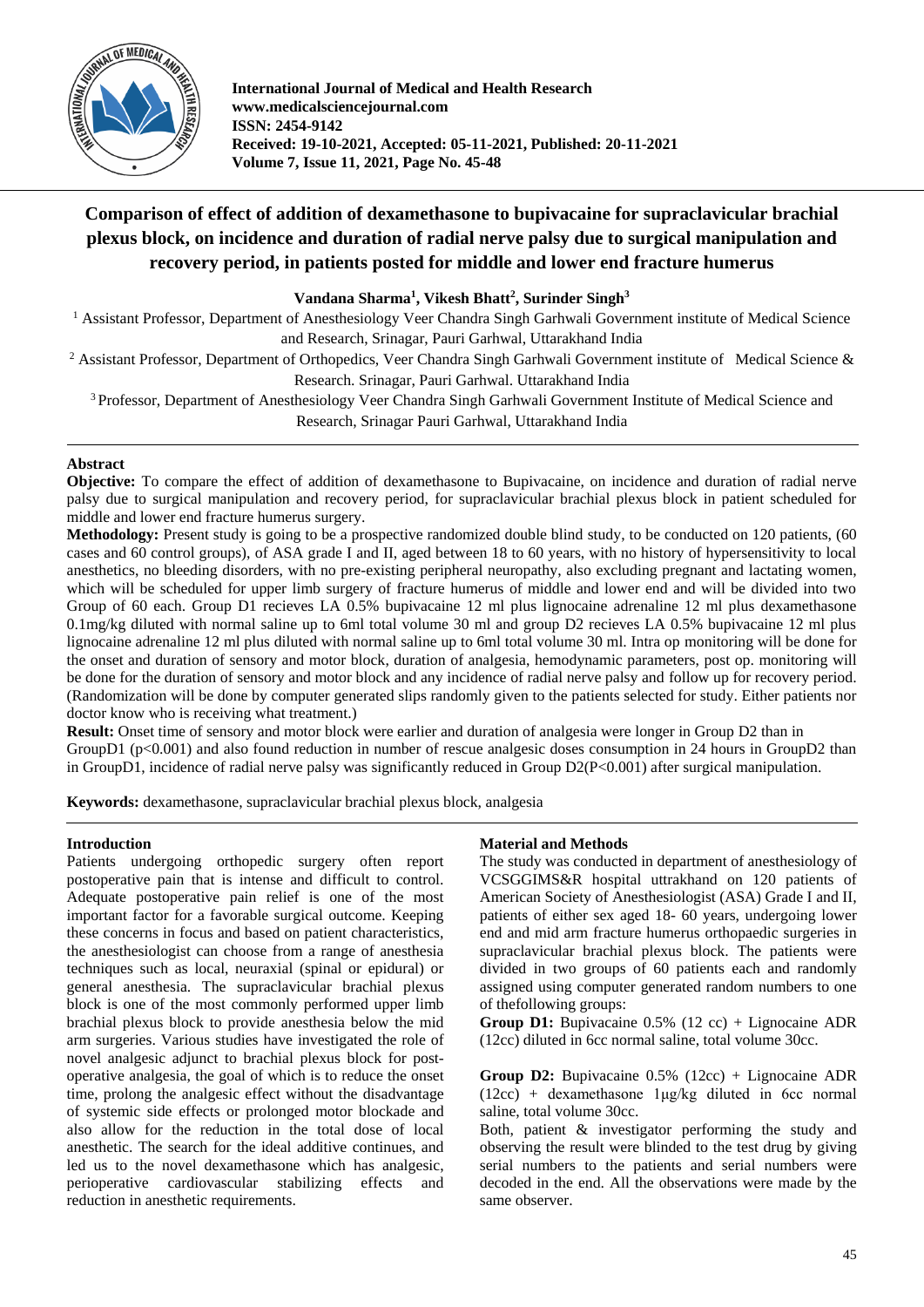### **Inclusion criteria**

- Patients of either sex, aged between 18-60 years
- **Patients with ASA grade I and II physical status**
- **IDE 10.4** lower end and mid arm fracture humerus surgeries

#### **Exclusion criteria**

- **History of hypersensitivity to local anesthetic drugs**
- Patients steroid therapy
- **Bleeding disorders**
- **Pregnant and lactating women**
- **Pre-** existing peripheral neuropathy
- History of significant systemic disease

All patients were premedicated with tablet alprazolam 0.5 mg orally a night before surgery.

## **Investigations**

Hb, bleeding time, clotting time, serum urea and creatinine, blood sugar, ECG and chest X-ray posteroanterior view depending on age and associated comorbidities.

### **Resuscitation equipment**

The anesthesia machine, emergency oxygen source pipe line oxygen supply, working laryngoscope appropriate size endotracheal tubes and connectors, working suction apparatus with a suction catheter, or pharyngeal airways, iv fluids, anesthetic agents and resuscitation drugs were checked and kept ready.

### **Procedure**

On operation table, after patient's identification, monitor was attached and oxygen saturation  $(SpO<sub>2</sub>)$ , noninvasive blood pressure, respiratory rate and ECG were recorded. Intravenous line was started with ringer lactate and midazolam 0.02mg/kg was given intravenously, before procedure. Starting time of procedure was recorded and then depending upon the group, block was carried out and end point of procedure was noted.

The patient was kept supine with head slightly elevated away from the site to be blocked. Part was prepared for the block to be performed with iodine solution. A sonoscape Micromax-HFL linear probe was used for conducting the block in every case. The probe was then placed in the coronal oblique plane in the supraclavicular fossa. The subclavian artery, vein, and the brachial plexus were visualized. The brachial plexus and the surrounding structures were scanned and plexus was identified super lateral to the subclavian artery.

Skin was anesthetized at the proposed site of entry with 1% lignocaine (1-2mL) and a 20G, 50 mm needle was connected to a 10cm extension line and primed with the drug. Once the needle reached the plexus, after negative aspiration, drug was injected and the spread of the drug was observed.

Sensory block was assessed by the pin prick method. Assessment of sensory block was done at every minute after completion of drug injection in the dermatomes corresponding to median nerve, radial nerve, ulnar nerve and musculocutaneous nerve till complete sensory blockade. Sensory onset was considered when there was a dull sensation to pin prick along the distribution of any of the above-mentioned nerves.

Sensory block was graded as

**Grade 0:** Sharp pin prick felt

**Grade 1:** Analgesia and dull sensation felt **Grade 2:** Anesthesia and no sensation felt.

Assessment of motor block was carried out by the same observer at each minute till complete motor blockade after drug injection. Onset of motor blockade was considered when Grade 1 motor blockade was achieved. Motor blockade was determined as per modified Bromage scale for upper extremities on a 3-point scale [5].

Motor block was graded as:

**Grade 0:** Normal motor function with full flexion and extension of forearm, wrist and fingers

**Grade 1:** Decreased motor strength with ability to move the fingers only

**Grade 2:** Complete motor block with inability to move the fingers

The block was considered incomplete/partial when any of the segments supplied by median, radial, ulnar and musculocutaneous nerve was not having analgesia even after 30 min of drug injection. These patients were supplemented with intravenous fentanyl (1μg/ kg) and midazolam (0.02 mg/kg). When more than one nerve remains unaffected, it was considered a failed block. In this case, general anesthesia was given in traoperatively and patient was excluded from the study. Patients were monitored for hemodynamic variables such as heart rate, blood pressure and oxygen saturation every 5 min after the block for 30 min then every 15 min till surgery ended. Sedation of patients was assessed by the Ramsay Sedation Score. At the end of the procedure, quality of operative conditions were assessed according to the following numeric scale: Grade 4: (Excellent) No complaints by patient Grade 3: (Good) Minor complaint with no need for the supplemental analgesics

**Grade 2:** (Moderate) Complaint that required supplemental analgesia

**Grade 1:** (Unsuccessful) Patient given general anesthesia Assessment of blood loss was done and fluids were administered as per the loss. The intra- and post-operative assessment was done by an anesthesiologist who was unaware of the drug used.

All patients were observed for any side-effects like nausea, vomiting, dryness of mouth and complications like pneumothorax, hematoma, local anesthetic toxicity and post-block neuropathy in the intra-operative and post

operative periods. The duration of sensory block was defined as the time interval between onset of the sensory block and the complete resolution of anesthesia on all nerves. The duration of motor block was defined as the time interval between the onset of motor block and the complete recovery of motor function of the hand and forearm.

Duration of analgesia was observed i.e. time between end of drug administration in the brachial block and first rescue analgesic dose administered. Post-operative pain was assessed by visual analogue scale which ranges from 1-10. Patients were assessed for duration of analgesia till the score of 5 on visual analogue scale. The rescue analgesia was given in the form of inj. diclofenac sodium (1.5 mg/kg) intramuscularly at the visual analogue Scale of 5 and the time of administration was noted. The data obtained was tabulated and statistically analyzed using Chi-Square test, student t test was applied and the results thus obtained were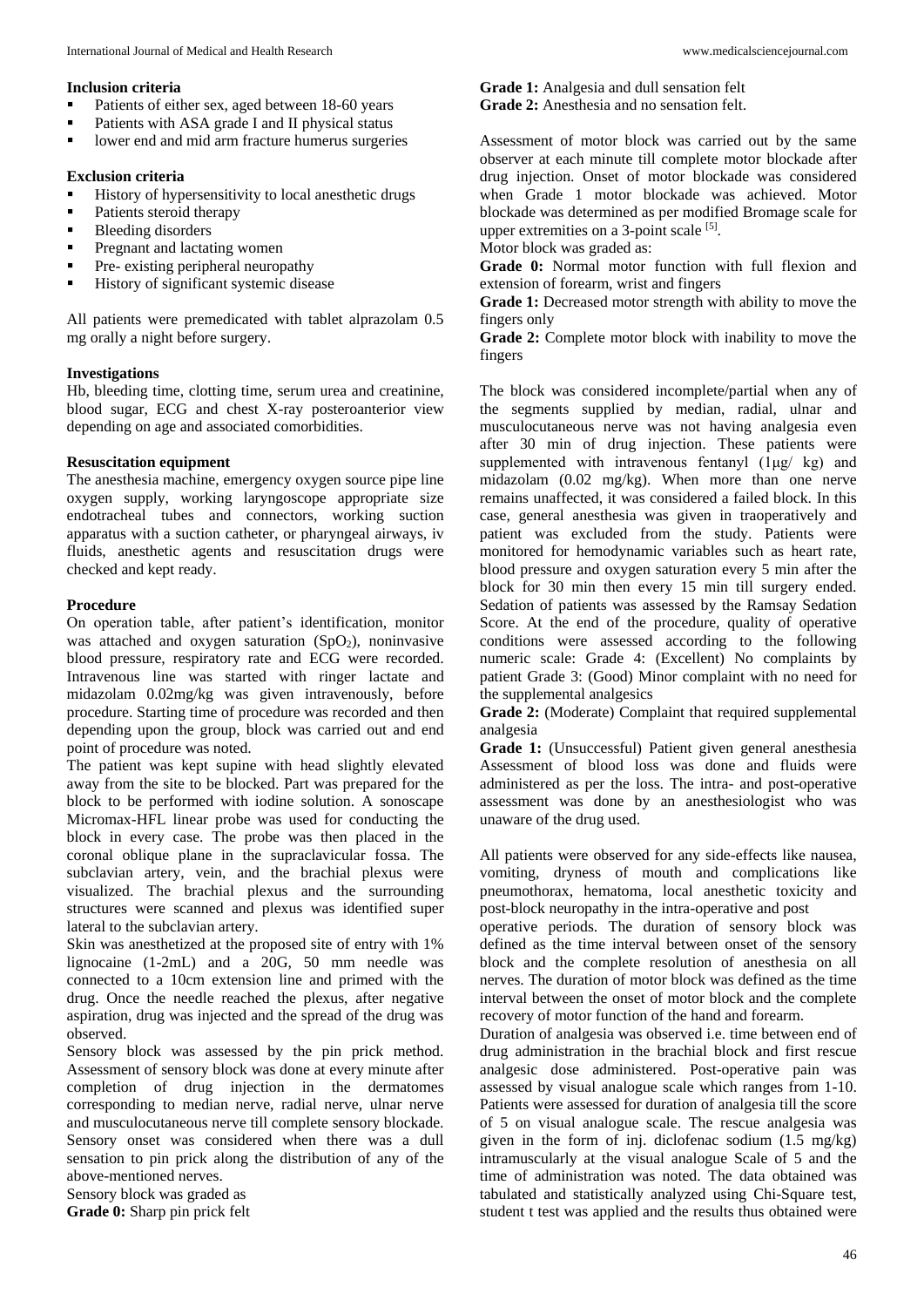presented in the light of statistical and clinical significance.

#### **Observations**

The present study was conducted in a double blind randomized controlled manner on 120 patients of both the sexes belonging to ASA grade I and II, between the age group of 18-60 years undergoing midarm and lower end fracture humerus orthopaedic surgery under supraclavicular brachial plexus block. Patients were randomly divided into two groups: GroupD1 and GroupD2. Mean age (in years) in groupD1 was  $37.66 \pm 10.90$ , and in group D2 was  $36.21 \pm 10.90$ 11.52. p-Value was 0.631 which was not significant statistically (p-value  $> 0.05$ ). Mean weight (in Kg) in group D1 was  $62.70 \pm 7.79$ , in group D2 was  $63.33 \pm 7.66$ . p-Value was 0.752 which was not statistically significant (pvalue  $> 0.05$ ). The ratio of male versus female was 18:12 in group D1 and 24:6 in group D2. p-value was 0.573 which was not statistically significant (p-value > 0.05). Both the groups were comparable in age, weight and sex distribution.

**Table 1:** Baseline Parameters

| <b>Parameter</b>              | $Mean \pm S.D$    | p-value           |       |
|-------------------------------|-------------------|-------------------|-------|
|                               | Group C           | <b>Group D</b>    |       |
| HR(bpm)                       | $84.76 \pm 14.27$ | $87.68 \pm 11.07$ | 0.368 |
| MAP(mmHg)                     | $93.33 + 8.15$    | $93.16 + 7.52$    | 0.432 |
| S <sub>D</sub> O <sub>2</sub> | $95.96 + 1.94$    | $95.56 \pm 1.91$  | 0.698 |

Baseline mean HR(beats per minute) and mean arterial pressure(mmHg) in group D1 and D2 was 84.76±14.27,  $87.68 \pm 11.07$  and  $93.33 \pm 8.15$ ,  $93.16 \pm 7.52$  respectively which was not statistically significant (p-value  $>0.05$ ). Similarly baselines mean SpO2 in both groups was  $95.96\pm1.94$  and  $95.56\pm1.91$  respectively which was statistically insignificant (p-value >0.05). The baseline parameters were found to be comparable and the differences were statistically insignificant (p-value  $> 0.05$ ). (Table 1) There was also no statistically significant difference between the vital signs (HR, NIBP and SpO2) in both the groups intraoperatively.

**Table 2:** Comparison of blockade and analgesia between two groups

| <b>Variables</b>                | Group <sub>D1</sub> | GroupD2             | p-Value  |
|---------------------------------|---------------------|---------------------|----------|
| Onset of sensory block (min)    | $3.44 \pm 0.68$     | $2.20 \pm 0.75$     | < 0.0001 |
| Onset of motor block (min)      | $7.40 \pm 0.87$     | $5.75 + 1.21$       | < 0.001  |
| Duration of sensory block (min) | 766.96±29.0         | 899.50±30.15        | < 0.001  |
| Duration of motor block (min)   | $800.29 \pm 28.63$  | $1003.17 \pm 37.40$ | < 0.001  |
| Duration of analgesia (min)     | $870.73 \pm 32.22$  | $1050.62{\pm}43.84$ | < 0.001  |

The onset of sensory and motor blockade was earlier and duration of analgesia and sensory motor blockade was longer in Group D2 as compared to Group D1 (statistically highly significant,  $p < 0.001$ ) as shown in table 2.

| ını<br>п |  |
|----------|--|
|----------|--|

| Group | Grade 1 | <b>Grade 2</b> | Grade 3 | <b>Grade 4</b> |
|-------|---------|----------------|---------|----------------|
|       |         |                |         |                |
| nາ    |         |                |         |                |

**Table 4:** Block quality grade

| Group                | <b>Block quality grade</b> | p- value |
|----------------------|----------------------------|----------|
| Group D1             | $3.40 \pm 0.50$            | 0.78     |
| Group D <sub>2</sub> | $3.47 + 0.50$              |          |

The grade of block quality was 3.40+0.50 in group D1 and  $3.47 \pm 0.51$  in group D2 in a scale of grade 1 to 4 where grade 4 was complete analgesia and no complaint intraoperatively. The difference in two study groups was found to be statistically insignificant. (Table III)

**Table 5:** Comparison of rescue analgesia between two groups

| Rescue                       | <b>Groups</b> | N  | <b>Mean</b> | <b>SD</b> | <b>P-Value</b> |
|------------------------------|---------------|----|-------------|-----------|----------------|
| analgesia                    | וכ            | 30 | 2.10        | 0.583     |                |
| (No. of)<br>diclofenac inj.) | D2            | 30 | 1.45        | 0.465     | < 0.0001       |

Injection diclofenac aqueous solution in dose of 1.5mg/kg was given IV for rescue analgesia till 24 hours from the start of surgery. Total number of diclofenac injections were recorded. The mean value of injection diclofenac used for first 24 hours post-operatively was  $2.10 \pm .583$  injections in group D1 and 1.45+.465 injections in group D2. (Table IV) Patients of groupD2 had significant prolongation of post operative analgesia and their demand of rescue analgesia was also less compared to groupD2 and these values were found to be statistically significant with p value of  $\leq 0.0001$ .

**Table 6:** Comparison of Side Effects between two groups

| Side effects     | GroupD1   | GroupD2   |
|------------------|-----------|-----------|
| Nausea/vomiting  | $(3.3\%)$ | $(3.3\%)$ |
| Dryness of mouth | nil       | nil       |
| Hematoma         | nil       | nil       |
| Pneumothorax     | nil       | n1        |
| LA toxicity      |           |           |

| Table 7: Radial nerve palsy incidence |  |  |
|---------------------------------------|--|--|
|---------------------------------------|--|--|

| $\frac{1}{2}$ Turation Hour   Live | 24 | 48                       | $\mathbf{a}$<br>∸ |              |             |        |      |      |      |      |      |      |      |      |        |
|------------------------------------|----|--------------------------|-------------------|--------------|-------------|--------|------|------|------|------|------|------|------|------|--------|
|                                    |    | Hour                     | <b>Hour</b>       | <b>Days</b>  | <b>Davs</b> | Davs 1 | Week | Week | Week | Week | Week | Week | Week | Week | Value  |
|                                    | 26 | $\sim$ $\lambda$<br>24   | 24                | $\sim$<br>24 | $\sim$<br>∸ | ∸      | 20   | 20   | 20   | 10   | . .  |      |      | . .  | 0.0001 |
|                                    | 18 | $\overline{\phantom{0}}$ | $\sim$<br>∸       | $\sim$<br>∸  | 10          | 10     | 04   | U3   | 02   | U2   | 02   | UZ   | 02   | 02   |        |

#### **Discussion**

In our prospective randomized, double blinded comparative study demonstrate that adding 1 µg/kg dexamethasone to 0.5% Bupivacaine and lignocaine adrenaline fasten the onset of sensory and motor block and prolonged the duration of postoperative analgesia in supraclavicular block and reduce the incidence of radial nerve palsy due to surgical manipulation.

There was no significant change in hemodynamic parameters throughout the study period with both the doses.

With the use of dexamethasone as adjuvant to Bupivacaine and lignocaine adr causes faster onset of action of LA, rapid onset of both sensory and motor blockade, prolonged postoperative analgesia. Both of these drugs have been widely used by several researchers for brachial plexus block in different doses with different local anesthetic agents. We found that onset of sensory and motor block was earlier in Group D2 than in Group D1 and the difference was statistically significant ( $p < 0.001$ ). We also found that none of studies were done of dexamethasone as adjunct to